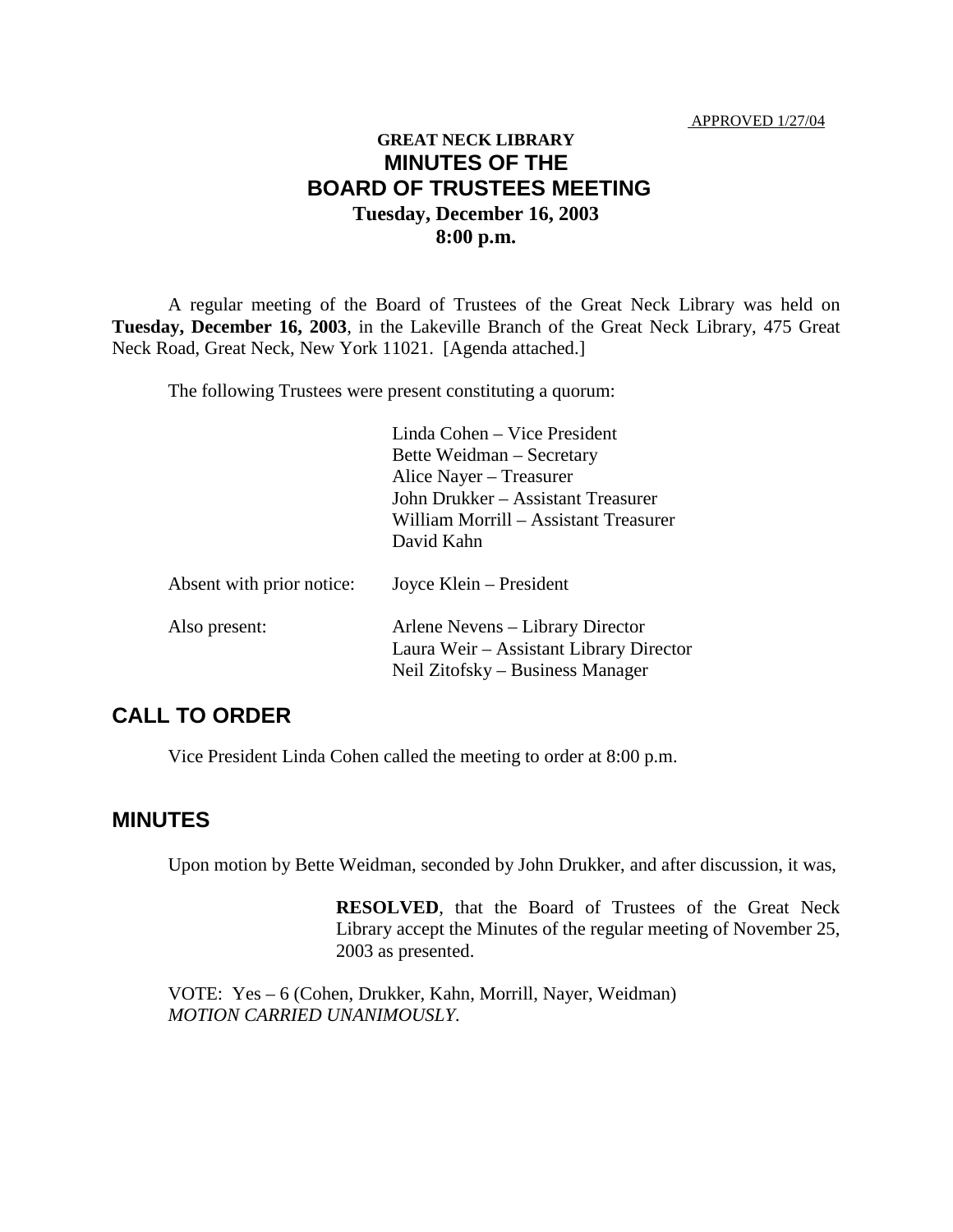## **TREASURER'S REPORT – PERSONNEL REPORT**

During the month of November 2003, revenue received was \$83,945. Total expenses were \$848,385.

At the close of business, November 30, 2003, total operating fund holdings were \$1,032,307, which were on deposit at HSBC and The Bank of New York, and in Petty Cash funds at Main and the Branches. This compares to a November 30, 2002 balance of \$548,824.

Additionally, the balance of the Main Building and Special Services fund was \$870,285; the Automated Library fund was \$131,545; the Restricted Gift fund was \$45,571; the Branch and Special Services fund was \$130,739. These funds totaled \$1,178,139 on November 30, 2003. The November 2002 total was \$1,805,054.

Upon motion by Alice Nayer, seconded by Bette Weidman, and after discussion, it was,

**RESOLVED,** that the Board of Trustees of the Great Neck Library accept the December 16, 2003, Treasurer's Report with the Personnel Changes of November 21, 2003 through December 11, 2003.

Public Comment: Irma Greenbaum

VOTE:Yes – 6 (Cohen, Drukker, Kahn, Morrill, Nayer, Weidman) *MOTION CARRIED UNANIMOUSLY.*

Upon motion by Alice Nayer, seconded by Bette Weidman and after discussion, it was,

**RESOLVED,** that the Board of Trustees of the Great Neck Library authorize the Treasurer to pay the persons named in the Check Register dated November 21, 2003 through December 11, 2003, Paid-Checks numbered 1087 through 1090 and 28430 through 28493, and To-Be-Paid checks numbered 28494 through 28597, the sums set against their respective names, amounting in the aggregate to \$203,586.74.

VOTE:Yes – 6 (Cohen, Drukker, Kahn, Morrill, Nayer, Weidman) *MOTION CARRIED UNANIMOUSLY.*

## **DIRECTOR'S REPORTS** (attached)

Director Nevens also mentioned that the Library is in the final testing stage of an improvement that will allow the public to choose from whatever authors or subjects they like to read. Staff will then alert them via email when new books by that author or on that subject are received. Presently, email addresses are being collected while we are working on getting the kinks out before making it available to the public.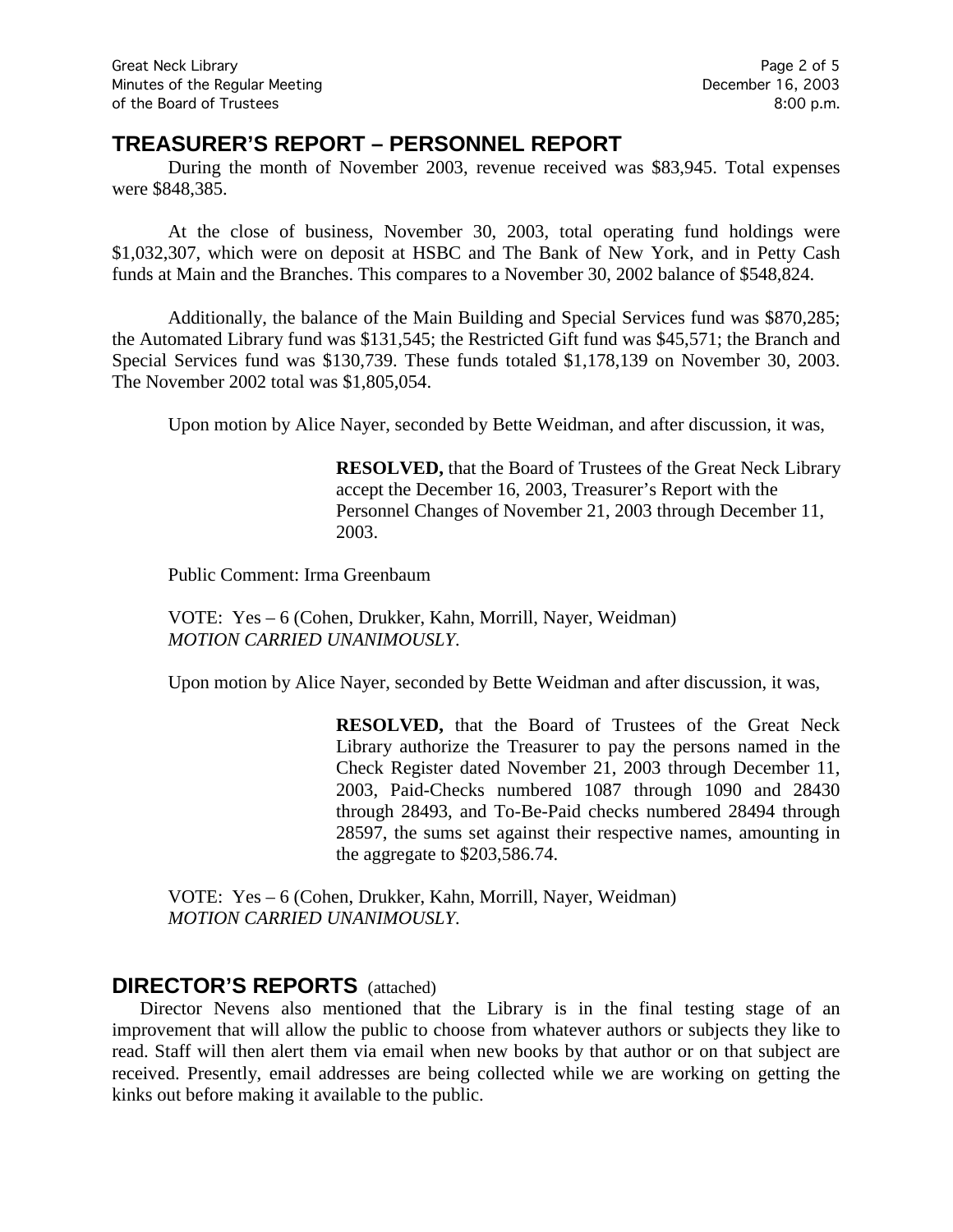# **NEW BUSINESS**

## **Long-Term Care**

Upon motion by David Kahn, seconded by Alice Nayer, and after discussion it was,

**RESOLVED,** that the Board of Trustees of the Great Neck Library of the State of New York elects to participate as a participating employer in the New York State Public Employee Retirement Long-Term Care Insurance Plan for the benefit of its specified class or classes of employees and retired employees subject to and in accordance with the provisions of Article XI-A of the Civil Service Law and the Regulations governing the New York State Public Employee and Retiree Long-Term Care Insurance Plan, as presently existing or hereafter amended, together with such provisions of the insurance contract as may be approved by the President of the Civil Service Commission and any administrative rule or directive governing the plan;

and furthermore,

The Library Director and Business Manager are authorized to offer additional Enrollee-Pay-All group Long-Term Care Insurance Plans, as they seem appropriate.

VOTE:Yes – 6 (Cohen, Drukker, Kahn, Morrill, Nayer, Weidman) *MOTION CARRIED UNANIMOUSLY.*

#### **2003 Audit Engagement**

Upon motion by John Drukker, seconded by Bette Weidman, and after discussion it was,

**RESOLVED,** that the Board of Trustees of the Great Neck Library authorize the execution of a letter of engagement with Graber & Co., Certified Public Accountants, for the performance of a certified audit of the Library's financial statements, for the year ending December 31, 2003, as well as for availability for consultation and advice to the Director and Business Office staff, at a cost not to exceed \$14,000, to be charged to the "Audit Fees" budget line.

Alice Nayer and John Drukker respectively moved and seconded the amendment of the original motion.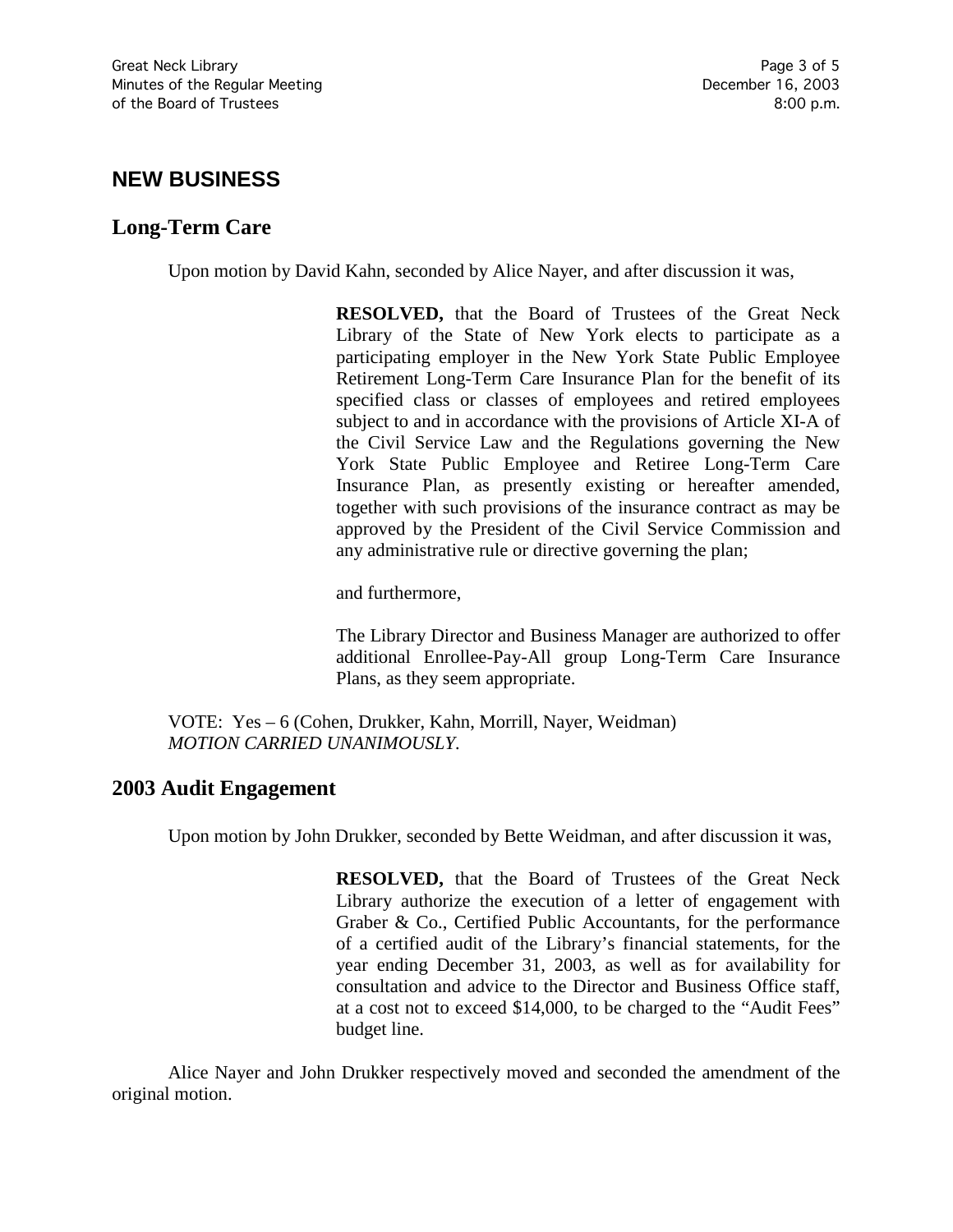**RESOLVED,** that the Board of Trustees of the Great Neck Library authorize the execution of a letter of engagement with Graber & Co., Certified Public Accountants, for the performance of a certified audit of the Library's financial statements, for the year ending December 31, 2003, as well as for availability for consultation and advice to the Director and Business Office staff, at a cost not to exceed \$14,000, to be charged to the "Audit Fees" budget line. The auditors will give a Management Letter at the end of the audit.

Public Comment: Ralene Adler

VOTE**:** Yes – 6 (Cohen, Drukker, Kahn, Morrill, Nayer, Weidman) *MOTION CARRIED UNANIMOUSLY.*

### **Interim Warrant**

Upon motion by Alice Nayer, seconded by Bette Weidman, and after discussion it was,

**RESOLVED,** that the Board of Trustees of the Great Neck Library authorize the President and Treasurer or Assistant Treasurers to sign checks in payment of any 2003 operating expenses due from this date until the next regular Board meeting (scheduled January 27, 2004) as approved for payment by the Director and the Business Manager. Such expenses shall have been incurred in accordance with established policies and procedures.

VOTE**:** Yes – 6 (Cohen, Drukker, Kahn, Morrill, Nayer, Weidman) *MOTION CARRIED UNANIMOUSLY.*

## **Retirement Incentive Installments Payoff**

Upon motion by David Kahn, seconded by John Drukker, and after discussion it was,

**RESOLVED,** that the Board of Trustees of the Great Neck Library authorize the payment of \$174,899 to the New York State Employees' Retirement System to pay off the principal balances of all outstanding installments due, plus interest to January 15, 2004. \$74,899 is to be charged to the Retirement budget line of the 2004 Operating Budget and \$100,000 to the Main Building and Special Services fund.

VOTE**:** Yes – 6 (Cohen, Drukker, Kahn, Klein, Nayer, Weidman) *MOTION CARRIED UNANIMOUSLY.*